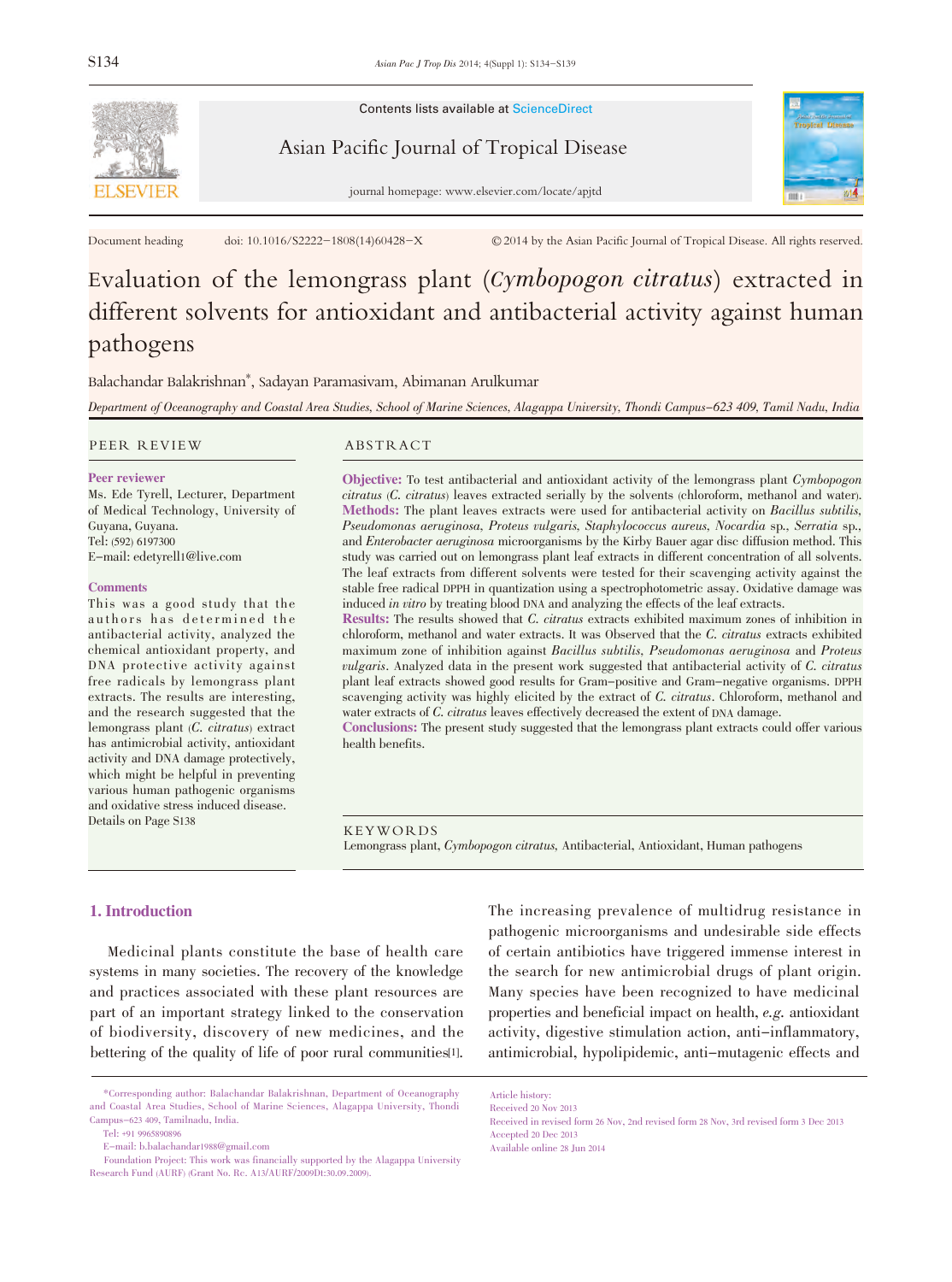anti-carcinogenic potentials[2]. Essential oils are extracted from a variety of plants, including trees, shrubs, flowers, grasses, herbs and fruits. The oils extracted are concentrated in different parts of the plant. Many essential oils are known to exert antimicrobial activity, but the mechanism of action is often not entirely understood. Membrane disruption by the lipophilic constituents may be involved in this mechanism. An important characteristic of essential oils and their constituents is the hydrophobicity, which enables them to partition in the lipids of bacterial cell membrane and mitochondria thus disturbing the structures and rendering them more permeable. The chemical components of essential oils are analyzed by gas chromatography mass spectrometry[3].

 Lemongrass is a tropical perennial plant which yields the Cochin oil of commerce. It is known as Bhustarah in Sanskrit, Gandhatran in Hindi, Injippullu in Malayalam, Vasanapullu in Tamil, Majjigehallu in Kannada and Nimmagaddi in Telugu (Figure 1). The name of lemongrass is derived from the typical lemon-like odour of the essential oil present in the shoot. Cymbopogon citratus (C. citratus) flourishes in sunny, warm, humid conditions of the tropics. In Kerala short periods above 30 °C have little general effect on plants, but severely reduce oil content. Lemongrass flourishes in a wide variety of soil ranging from rich loam to poor laterite. Calcareous and water-logged soils are unsuitable for its cultivation[4]. Plants growing in sandy soils have higher leaf oil yield and citral content. Lemongrass will grow and produce average herbage and oil yields on highly saline soils.



Figure 1. Lemongrass plant (C. citratus).

 In Nepal and India, lemongrass is traditionally used as a sedative, in addition to a treatment for fever, and an indigenous cure for infectious diseases. The herb has also been used as an external treatment for skin complaints like ringworm, athlete's foot and scabies. Because lemongrass

has been known to control overactive oil glands, it can also be used as a toning astringent to cleanse oily skin and tighten pores. In some countries, it is used to reduce acne, pimples and blackheads. Lemongrass is also used as a treatment for lice and dandruff[5]. One of the most important applications of lemongrass is in the field of cancer research. Studies conducted on animals show that lemongrass oil may prevent colon cancer, as well as other types of cancer. Lemongrass (C. citratus) caused apoptosis (programmed cell death) in cancer cells. Through in vitro studies, the researchers examined the effect of citral, a molecule found in lemongrass, on both normal and cancerous cells. Citral, which is also found in lemon peels, is the substance that gives lemongrass its distinctive aroma and flavor. Compared to all other plants, lemongrass contains the highest amount of citral[6].

 The composition of plant oils and extracts is known to vary according to local climatic and environmental conditions. Furthermore, some oils with the same common name may be derived from different plant species. Secondly, the method used to assess antimicrobial activity, and the choice of test organism(s) varies between publications. A method frequently used to screen plant extracts for antimicrobial activity is the agar disc diffusion technique[7]. An antioxidant is a molecule capable of slowing or preventing the oxidation of other molecules. Oxidation is a chemical reaction that transfers electrons from a substance to an oxidizing agent. Oxidation reactions can produce free radicals, which start chain reactions that damage cells. Antioxidants terminate these chain reactions by removing free radical intermediates, and inhibit other oxidation reactions by being oxidized themselves. As a result, antioxidants are often reducing agents such as thiols, ascorbic acid or polyphenols[8].

 All living organisms have endogenous defense systems against oxidative damage, such lipid peroxidation, DNA damage and inhibition of cell communication due to reactive oxygen species. There are two main antioxidant defense mechanisms. The first one is antioxidant defense with enzymes such as superoxide dismutase which catalyses dismutation of superoxide anions to hydrogen peroxide, and catalase which converts hydrogen peroxide  $(H_2O_2)$  into molecular oxygen and water. The second one is antioxidant defense with non-enzymatic components, such as polyphenols, ascorbic acid, and carotenoids[9]. Ayurvedic medicine preaches that using natural plants can promote self-healing attain good health and longevity, and provide the nutrients and therapeutic ingredients to prevent, mitigate or treat many diseases or conditions. Leaves of lemongrass plant are known to have various biological achrities, including hypolipidemic, anti-atherosclerotic and antioxidant[10], immune boosting agent, hypotensive and tumor suppressive effect<sup>[11,12]</sup>. Lemongrass leaves are extensively used for treating tissues inflammation, cardiovascular and liver diseases and regulate blood sugar and cholesterol<sup>[13]</sup>. The main target of this paper is to determine the antibacterial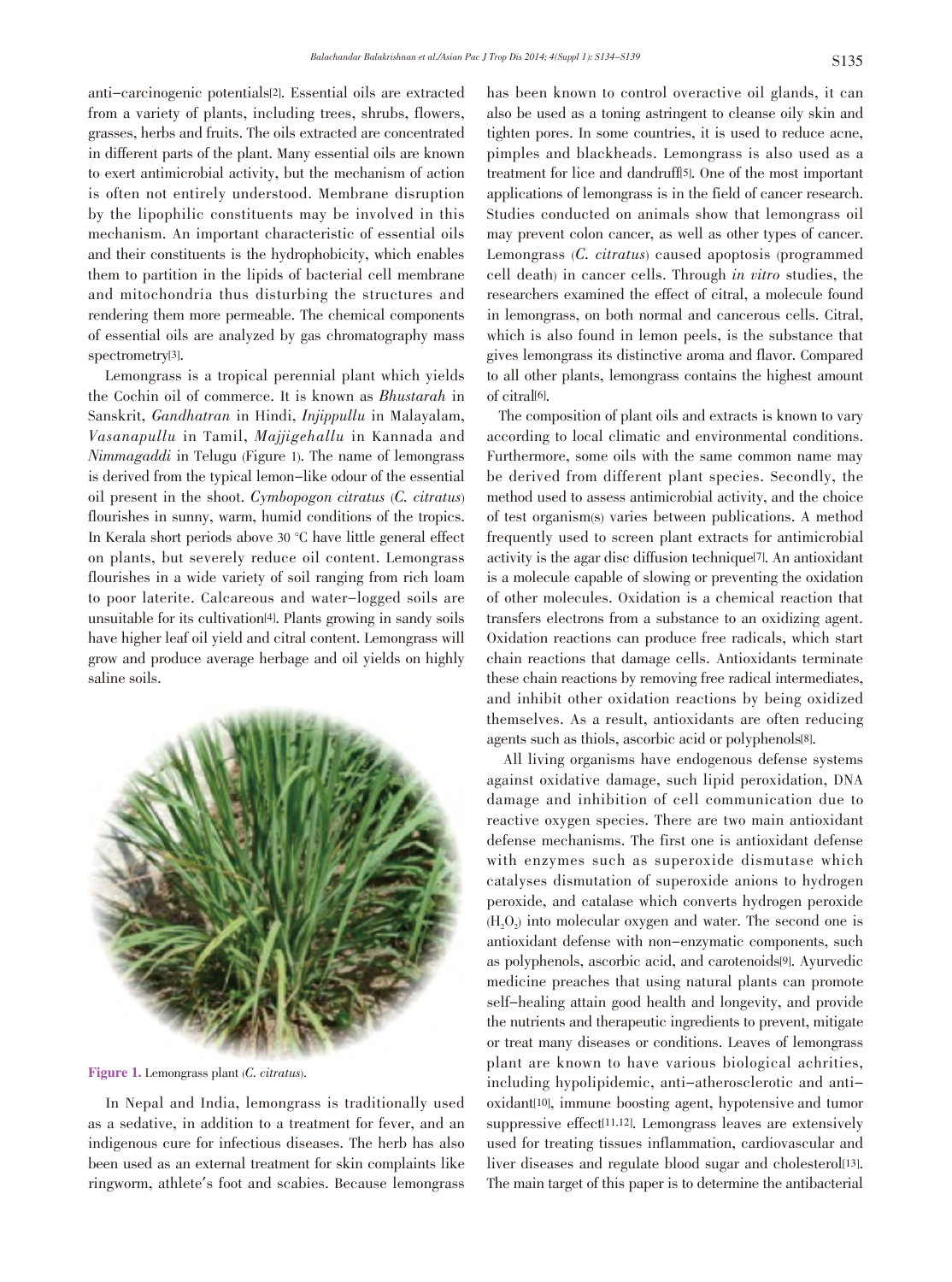activity, analyze the chemical antioxidant property and DNA protective activity against free radicals by lemongrass plant extracts with various solvents like chloroform, methanol and water.

#### 2. Materials and methods

# 2.1. Sample collection

 The C. citratus plant leaves were used for this study. The lemongrass plant leaves were collected from Sourashtra College Park in Sourashtra College campus, Madurai, Tamil Nadu.

# 2.2. Bacterial strains

 In the present study, four Gram-negative bacteria were used, namely, Pseudomonas aeruginosa (P. aeruginosa), Proteus vulgaris (P. vulgaris), Serratia sp. and Enterobacter aerogenes (E. aerogenes) and three Gram-positive bacterial such as Bacillus subtilis (B. subtilis), Staphylococcus aureus (S. aureus) and Nocardia sp. were tested. The microorganisms were obtained from the Biotechnology department in Sourashtra College, Madurai Kamaraj University, Maduri, Tamilnadu, India.

#### 2.3. Sample preparation

 The collected plant leaves were shade dried, cut into small pieces and grounded into coarse powder using a mixer. The coarse powder was then extracted in hot and cold conditions. A Soxhlet extractor apparatus was used for extraction with chloroform, methanol and water solvents[14].

# 2.4. Solvent extraction

 A total of 50 g lemongrass leaves powder was stirred with 500 mL of water at room temperature for 8 h. The extract was filtered and supernatant was collected. The extraction apparatus was mounted on a heating mantle using a clamp with water connection going in and out of condensers. The sample was kept in the thimble and dropped into the Soxhlet tube. The solvent was placed in the round bottom flask and the solvent evaporated and passed through the tube into Soxhlet extractor. The vapor was then condensed by flow under gravity and percolated through the beds of sample to extract the oil. At the end of extraction, the solvent was distilled off and the dried residues were weighed and dissolved in the appropriate solvent and stored in refrigerator at 4 °C until use. This process was repeated for 3 solvents chloroform, methanol, and water[15].

# 2.5. Antibacterial activity

 The residues of different solvents extraction were dissolved in dimethyl sulfoxide at different concentrations (25, 50, 100,

250, 500 mg/mL). Muller Hinton agar (Himedia, Mumbai) was prepared by dissolving 15.2 g in 400 mL of distilled water. Then the medium was sterilized by autoclaving at 121 °C and at 15 lb for 15 min. After sterilization, the medium and sterile Petri plates were transferred into laminar air flow chamber. Approximately 15-20 mL of the sterile medium was poured in each sterile Petri plates. The medium was allowed to solidify in laminar flow and inoculated with the overnight bacterial cultures. The sterile Whatman fitter paper No. 1 disc was prepared and discs were soaked in the plant extracts and then placed over the inoculated plates. After 24 h of incubation at 37 °C, the zone of inhibition around the disc was measured<sup>[7]</sup>.

## 2.6. Radical scavenging activity-DPPH assay

 Six different ethanol dilutions of lemongrass plant leaves extracts (10, 20, 30, 40, 50, 100  $\mu$ g/mL) were mixed with 1 mL of 0.2 mmol/L ethanolic solutions of DPPH. Ethanol (1 mL) plus plant extract solution was used as blank. The absorbance was measured at 518 nm after 1 h of reaction at 37 °C. DPPH was prepared daily and protected from light. Scavenging capacity in percent (IC%) was calculated using the equation:

 $IC\%=[(A_{blank}-A_{sample})]/A_{blank}\times100\%$ 

 Where Asample is the absorbance obtained in the presence of different extract concentrations and Ablank is that obtained in the absence of extracts. Tests were carried out in triplicate[15].

# 2.7. Oxidative DNA damage protective activity

 DNA was isolated from human blood serum. A total of 10 µL of DNA sample was taken in separate microfuge tubes covered with black paper. Then about 10 µL of plant extract samples was added into the DNA sample, and this was mixed gently and then incubated for 10 min. After 10 min, 10 µL of Fenton's reagent (ascorbic acid, FeCl<sub>3</sub>, H<sub>2</sub>O<sub>2</sub>) were added to the above and mixed well and incubated at room temperature for 1 h in dark condition. Then 15 µL from each of the above was taken and added with  $3 \mu L$  of the  $6 \times$  loading dye. This was mixed well and loaded in 10 g/L agarose gel containing ethidium bromide. DNA with  $H<sub>2</sub>O<sub>2</sub>$  was used for the negative control. The gel was electrophoresed at 50 V untill the tracking dye has reached 1 cm from the bottom of the gel. The DNA was visualized and photographed using an Alpha DigiDoc digital gel documentation system (USA)[16].

# 3. Results

 The plant material was subjected to an extraction process with solvents like chloroform, methanol and water. The results showed that all solvent extracts of C. citratus exhibited maximum zone of inhibition against B. subtilis, P. aeruginosa and P. vulgaris. All solvent extracts of lemongrass plant exhibited minimum inhibition activity against Nocardia sp., E. aerogenes, Serratia sp., and S.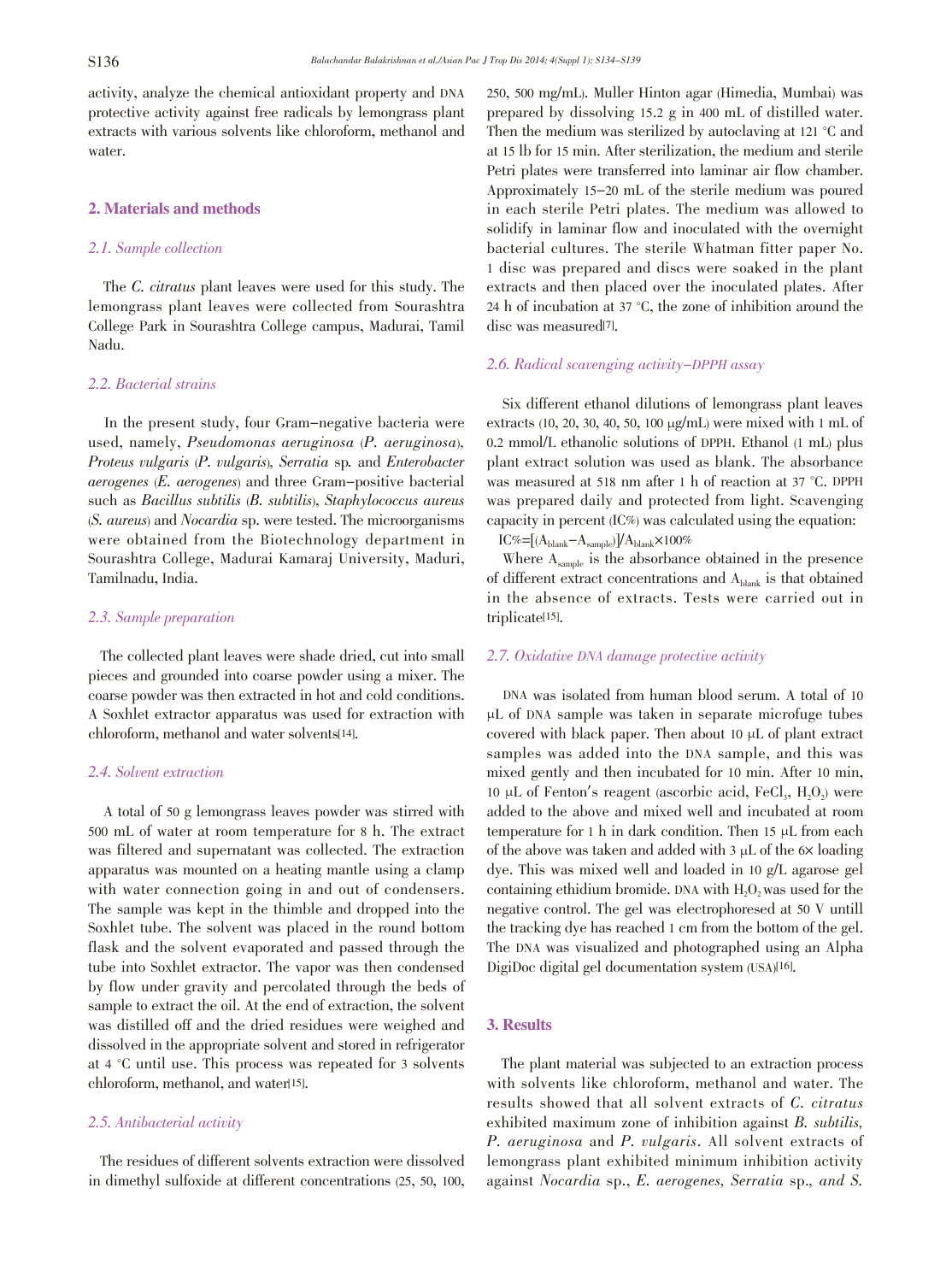aureus. Zone of inhibitions are shown in Tables 1 to 3. It was observed that antibacterial activity of C. citratus plant leaf extracts showed good results for Gram-positive and Gramnegative organisms.

# Table 1

Antimicrobial activity of chloroform extract.

| Bacteria            | Inhibition zone (mm) |                                                 |    |    |               |  |
|---------------------|----------------------|-------------------------------------------------|----|----|---------------|--|
|                     |                      | 500 mg/mL 250 mg/mL 100 mg/mL 50 mg/mL 25 mg/mL |    |    |               |  |
| B. subtillis        | 21                   | 19                                              | 18 | 17 | 16            |  |
| P. aeruginosa       | 20                   | 19                                              | 17 | 15 | 14            |  |
| P. vulgaris         | 19                   | 18                                              | 17 | 16 | 15            |  |
| S. aureus           | 13                   | 11                                              | 10 | 9  | 8             |  |
| <i>Nocardia</i> sp. | 9                    | 8                                               | 7  | 6  | 5             |  |
| Serratia sp.        | 7                    | 6                                               | 5  | 4  | $\mathcal{L}$ |  |
| E. aerogenes        | 8                    |                                                 | 6  |    |               |  |

#### Table 2

Antimicrobial activity of methanol extract.

| Bacteria            | Inhibition zone (mm) |                                                 |    |    |    |  |
|---------------------|----------------------|-------------------------------------------------|----|----|----|--|
|                     |                      | 500 mg/mL 250 mg/mL 100 mg/mL 50 mg/mL 25 mg/mL |    |    |    |  |
| <b>B.</b> subtillis | 18                   | 17                                              | 16 | 15 | 13 |  |
| P. aeruginosa       | 20                   | 18                                              | 17 | 16 | 15 |  |
| P. vulgaris         | 20                   | 18                                              | 17 | 16 | 15 |  |
| S. aureus           | 11                   | 10                                              | 9  | 8  | 6  |  |
| <i>Nocardia</i> sp. |                      | 6                                               | 5  |    | 3  |  |
| Serratia sp.        | 5                    | 4                                               | 3  | 2  |    |  |
| E. aerogenes        |                      | 6                                               |    |    |    |  |

# Table 3

Antimicrobial activity of water extract.

| Bacteria            | Inhibition zone (mm) |                                                 |    |    |    |  |  |
|---------------------|----------------------|-------------------------------------------------|----|----|----|--|--|
|                     |                      | 500 mg/mL 250 mg/mL 100 mg/mL 50 mg/mL 25 mg/mL |    |    |    |  |  |
| B. subtillis        | 20                   | 17                                              | 16 | 15 | 14 |  |  |
| P. aeruginosa       | 19                   | 18                                              | 17 | 16 | 15 |  |  |
| P. vulgaris         | 22                   | 20                                              | 19 | 18 | 17 |  |  |
| S. aureus           | 15                   | 14                                              | 12 | 10 | 9  |  |  |
| <i>Nocardia</i> sp. | 10                   | 9                                               | 8  | 7  | 6  |  |  |
| Serratia sp.        | 9                    | 8                                               | 7  | 5  | 4  |  |  |
| E. aerogenes        |                      | 6                                               | 5  |    | 3  |  |  |

 The photometric quantification of the extent of DPPH scavenging in C. citrtus plant leaf extracts was followed. The results, expressed as percent scavenging, are represented in Figure 2. The results revealed that the maximum extent of DPPH scavenging activity was in high concentration of plant extract in high level inhibition.



Figure 2. DPPH scavenging activity on extracts of C. citratus plant extract.

DNA protective activity by C. citratus was showed for isolated blood DNA against free radicals generated by H<sub>2</sub>O<sub>2</sub>. This research was carried out with the chloroform, methanol and water extract. The results indicated that plant leaf extract had maximum DNA protective activity against free radicals at the all solvent extracts as shown in Figure 3. It was observed that the C. citratus plant leaves extract had maximum DNA protective effect.



Figure 3. DNA protective activity in C. citratus plant extract in Gel Doc.

1: Human blood DNA (control), 2: Human blood DNA+H<sub>2</sub>O<sub>2</sub> (Damaged DNA), 3: Human blood DNA+H<sub>2</sub>O<sub>2</sub>+*C*. *citratus* leaves extract on chloroform, 4: Human blood  $DNA+H_2O_2+C$ . *citratus* leaves extract on methanol, 5: Human blood DNA+H<sub>2</sub>O<sub>2</sub>+C. *citratus* leaves extract on water.

#### 4. Discussion

 Lemongrass plant oils and extracts have been used for a wide variety of purposes for many thousands of years, and the lemongrass oil is used for preservation of food crops. In particular, the antimicrobial activity of plant oils and extracts has formed the basis of many applications, including raw and processed food preservation, pharmaceuticals, alternative medicine and natural therapies[17]. Differences in sensitivity between Gram-positive and Gram-negative bacteria to the extract can probably be attributed to the structural and compositional differences in membranes between the two groups[18]. The Gram-negative bacteria have an outer membrane that serves as an impermeable barrier for many small molecules. Our research is consistent with findings of other researchers so that most plant extracts have inhibition effect on Gram-positive and Gram-negative bacteria[19-25]. Several investigators studied the antimicrobial activity of essential oil of lemongrass plant against pathogenic bacterial strains and found that Enterococcus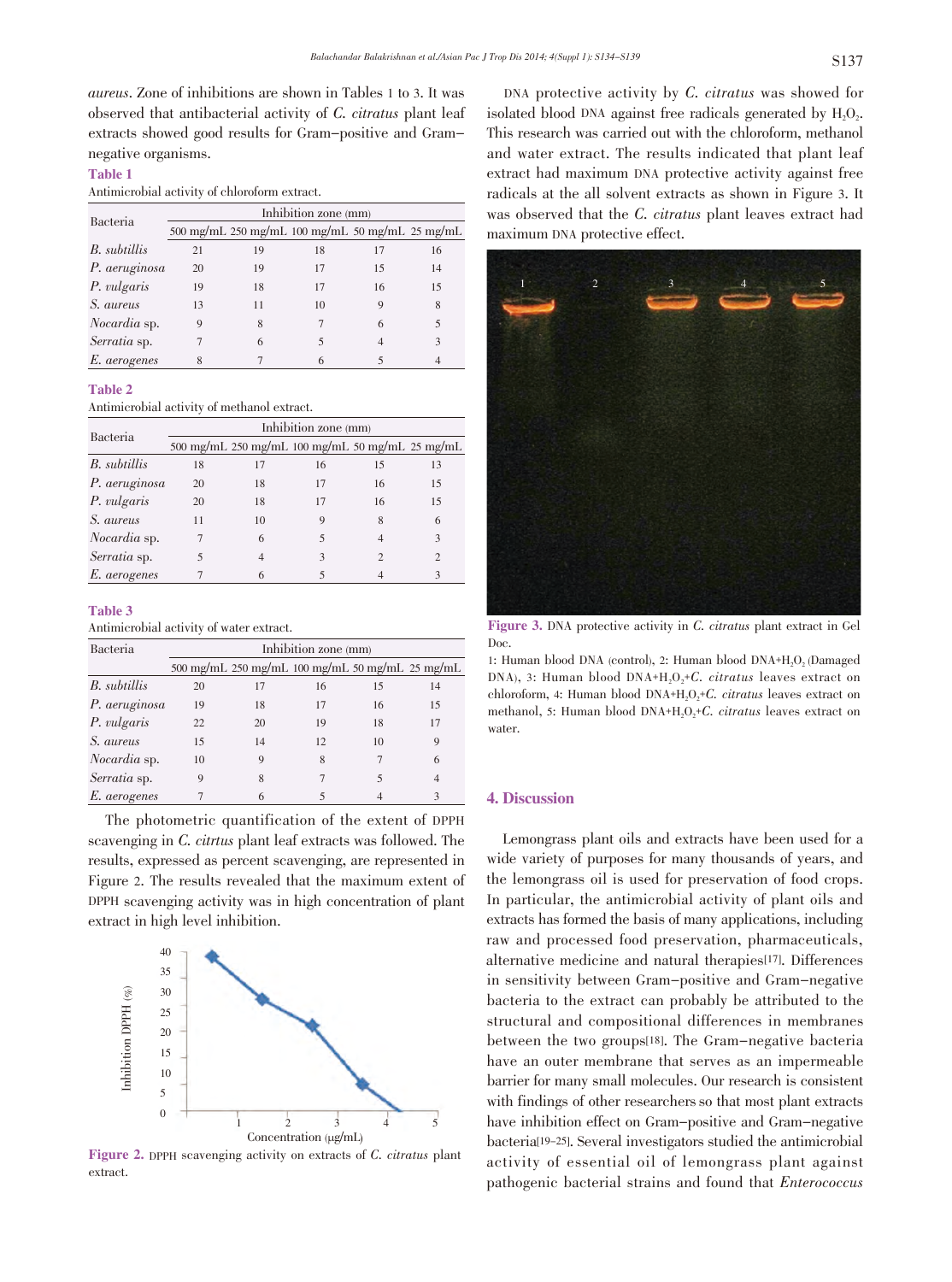fecalis was the most sensitive microorganism, while P. aeruginosa was the most resistant[25-27]. The present study showed that an methanol extract of lemongrass leaf had an antibacterial action against all the four Gram-positive bacteria. The leaf extract has a strong antibacterial activity. All solvent (chloroform, methanol and water) extracts showed good activities against human pathogens.

 DPPH radical has been widely used to test the free radical scavenging ability of various natural products and has been accepted as a model compound for free radicals originating in lipids. This test aims at measuring the capacity of the extracts to scavenge the stable radical DPPH formed in the solution by donation of hydrogen atom or an electron[28]. If the extracts have the capacity to scavenge the DPPH free radical, the initial blue/purple solution will change into yellow color due to the formation of diphenyl picryl hydrazine. The reaction is used as a measure of the ability of the extracts to scavenge any free radical. Since  $IC_{50}$  represents the concentration of the extract that is able to scavenge half of the DPPH free radical presents in the test solution, the lower this value is, the higher the antioxidant activity of the extract has[29]. The antioxidant activity supports the medicinal use of lemongrass plant by local population. The flavonoid compounds of lemongrass plant leaves aqueous extract are responsible for its antioxidant activity. Flavonoid compounds in several aqueous extracts have strong antioxidant and free radical scavenging activities and are more effective in protecting cells from free radical damage. The phenolic compounds of lemongrass plant leaves extract contribute directly to antioxidant activity. These metabolites also act as radical scavengers, reducing agents, hydrogen donors and singlet oxygen quenchers[30].

 Hydrogen peroxide is believed to cause DNA strand breakage by generation of hydroxyl radicals close to the DNA molecule. It is an extremely reactive species formed in biological systems and is capable of damaging almost every molecule found in living cells. This radical has the capacity to join nucleotides in DNA and cause strand breakage, which contributes to carcinogenesis, mutagenesis and cytotoxicity. The presence of flavanoid compounds in lemongrass leaves extracts showed DNA protective activity against free radicals generated by  $H_2O_2[16]$ .

 This research suggested that the lemongrass plant (C. citratus) extract has antimicrobial activity, antioxidant activity and DNA damage protectively, which could be helpful in preventing various human pathogenic organisms and oxidative stress induced disease. The results of the present study also indicate that the plant leaves possess many phytochemical which could be beneficial for human health.

#### Conflict of interest statement

We declare that we have no conflict of interest.

## Acknowledgements

 We thank the Alagappa University authorities for facilities and encouragement and also thank the Alagappa University Research Fund (AURF) Rc. A13/AURF/2009Dt: 30.09.2009 sponsored research project, Alagappa University, Karaikudi, Tamilnadu, India, for the financial support.

# **Comments**

#### Background

 Different parts of the lemongrass plants have been shown to have various uses, however, its antimicrobial properties and protective effects have not been widely studied.

# Research frontiers

 The investigation is conducted for the antibacterial activity, analysis of the chemical antioxidant properties, and the DNA protective activity against free radicals by lemongrass plant extracts with chloroform, methanol, and water solvents.

# Related reports

 Similar results were found in other studies with respect to the antibacterial properties of lemongrass.

#### Innovations & breakthroughs

 The testing of antioxidant properties and activity against free radicals is a very good idea.

#### Applications

 The lemongrass plant shows good antioxidant activity and its use as a medicinal plant together with the findings from this study shows that it would be very useful.

# Peer review

 This was a good study that the authors has determined the antibacterial activity, analyzed the chemical antioxidant property, and DNA protective activity against free radicals by lemongrass plant extracts. The results are interesting, and the research suggested that the lemongrass plant (C. citratus) extract has antimicrobial activity, antioxidant activity and DNA damage protectively, which might be helpful in preventing various human pathogenic organisms and oxidative stress induced disease.